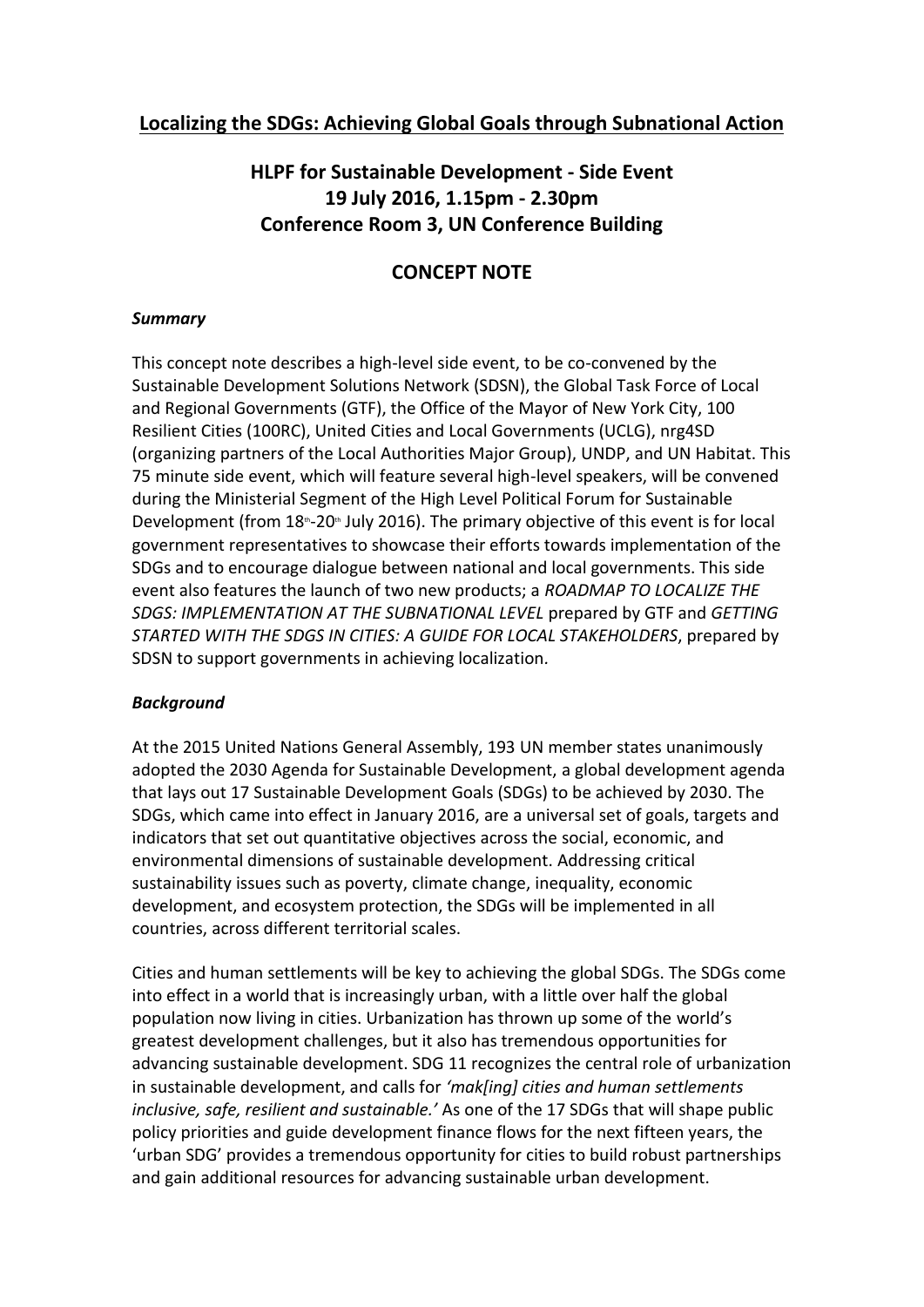For mayors and subnational leaders that are working to improve the quality of life in urban environments, the SDGs provide a roadmap for more balanced and equitable urban development. All cities aim to increase prosperity, promote social inclusion, and enhance resilience and environmental sustainability. In this way the SDGs capture large parts of the existing political agenda in virtually every city and territory. When aligned with existing planning frameworks and development priorities, they can strengthen development outcomes and provide additional resources for local and regional governments.

Localization refers to the process of adapting, implementing, and monitoring the SDGs at the local level, whilst ensuring we leave no one and no place behind. The Sustainable Development Goals (SDGs) provide an opportunity to address these profound challenges at the local level through clear and compelling goals, participation of all stakeholders, targeted long-term policies, and public-private investments. Furthermore, local and regional governments (LRGs) should be empowered to initiate a bottom-up approach to address global phenomena at a local level by participating in balanced systems of cities that can leapfrog traditional development trajectories and by advocating for the unique needs of its constituencies to national governments.

**This event will provide a platform for local and regional government leaders to showcase their advances towards implementation of the global SDG agenda; to show what practical action they are taking on sustainable development; and to dialogue with national government representatives on what support is needed from the national or federal level to empower them to fulfil this ambitious agenda.** 

Representatives from New York, Istanbul and many other cities and regions will share lessons from their sustainable development processes and layout their hopes and expectations from national governments and from the Habitat III process which will take place this October. Habitat III is the third United Nations Conference on Housing and Sustainable Development, which will take place in Quito, Ecuador from 17-20th October 2016. It will be a crucial opportunity to reflect, in detail, upon the sustainable development challenges faced by cities and regions and the means of implementation for achieving the SDGs at the subnational level.

This event will feature the release of two key resources for mayors and local leaders. SDSN will launch *GETTING STARTED WITH THE SDGS IN CITIES: A GUIDE FOR LOCAL STAKEHOLDERS*. This guide provides a snapshot of how to kickstart a localisation process and how to engage with national and local stakeholders. GTF will launch another useful resource; *ROADMAP TO LOCALIZE THE SDGs: IMPLEMENTATION AT THE SUBNATIONAL LEVEL.* The publication will propose basic steps and elements that should be considered by LRGs to establish an overall architecture required by the SDGs.

#### *Objectives*

The key objectives of this high level side event are to: